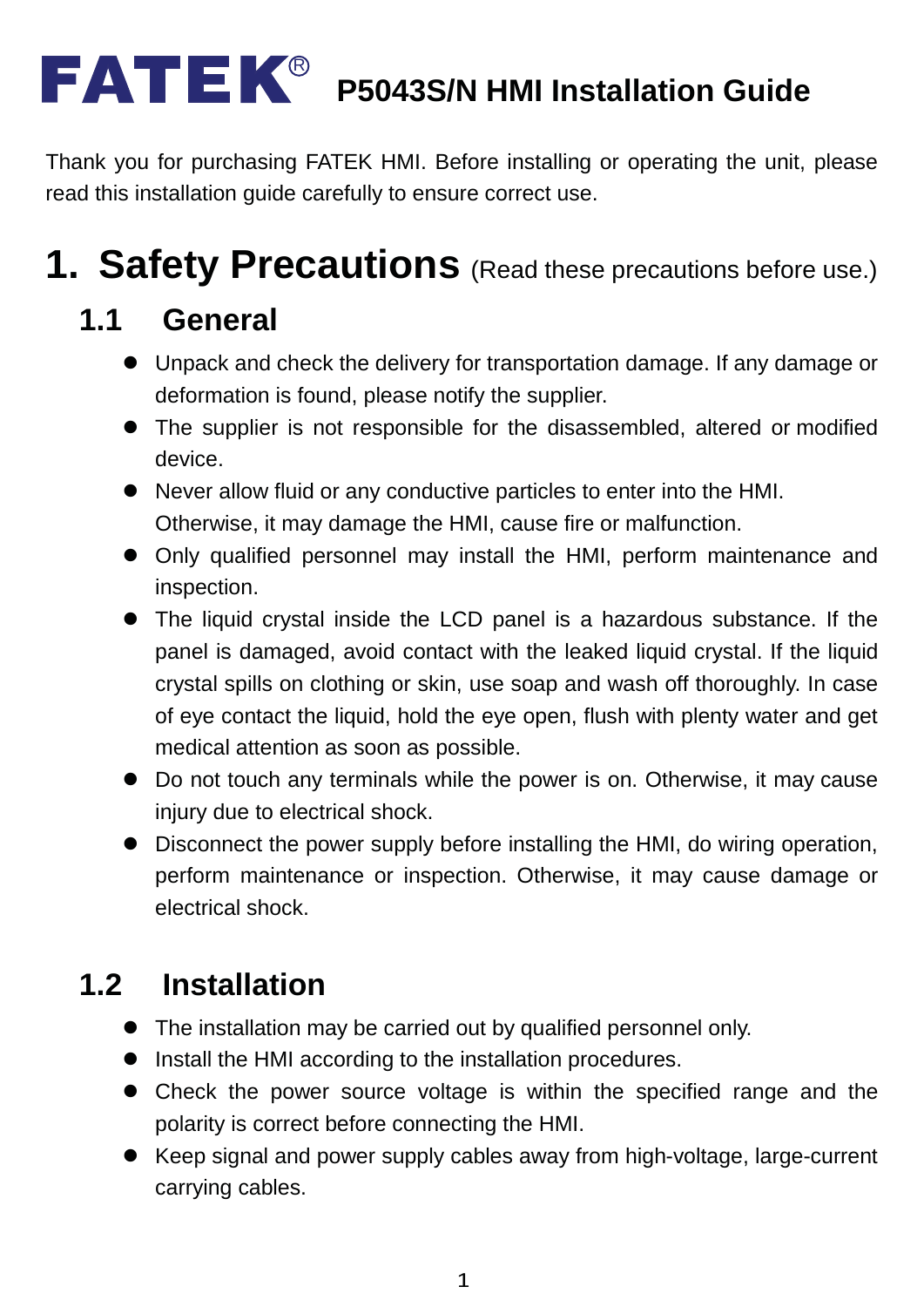

 $\triangle$  **Caution**  $\Big|_{\text{shock-time or malfunction}}^{\text{Make sure the HMI is properly grounded to prevent electrical$ shock, fire or malfunction.

#### Recommended **Prohibited**



 HMI unit and other equipment should have the same electrical grounding (reference voltage level), otherwise communication errors may occur.



### **1.3 Operation**

- Do not use sharp objects or excessive force to press the touch screen. This may damage the touch screen. HMSP043 screen protector can be applied to the HMI screen to protect it from damage, for ordering information, please contact our sales department.
- Do not use the output signal of the device as any safety function or system emergency stop. It may result in personal injury or equipment damage if a malfunction of the touch occurs.

### **1.4 Maintenance and Service**

- The agreed guarantee applies.
- Only qualified personnel should make repairs and perform maintenance.
- Disconnect the device from the power supply before carrying out cleaning or maintenance.
- Clean the front panel with a soft cloth and mild detergent.
- Please use original replacement spare parts or accessories.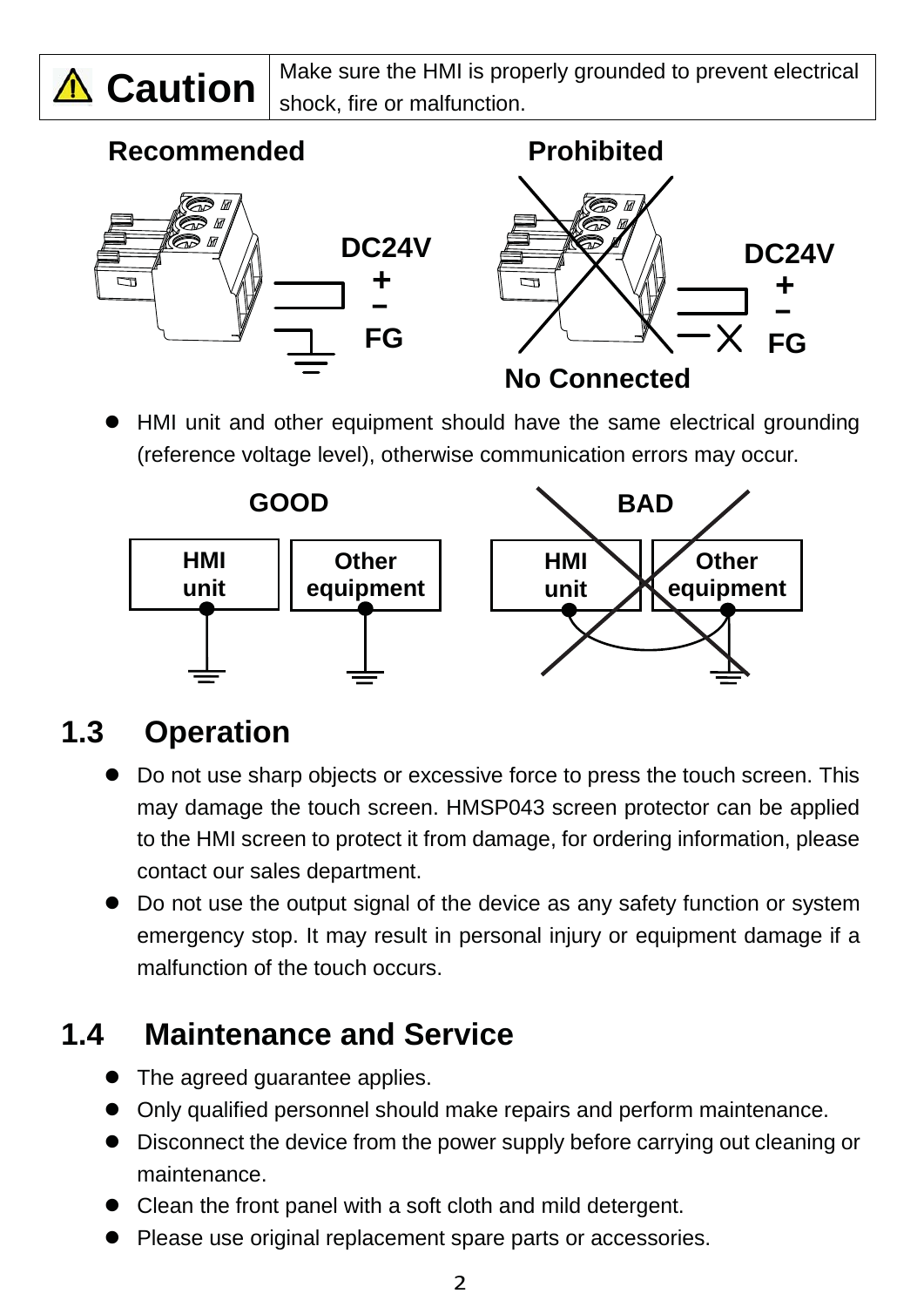## **2. Part Names and Dimensions**

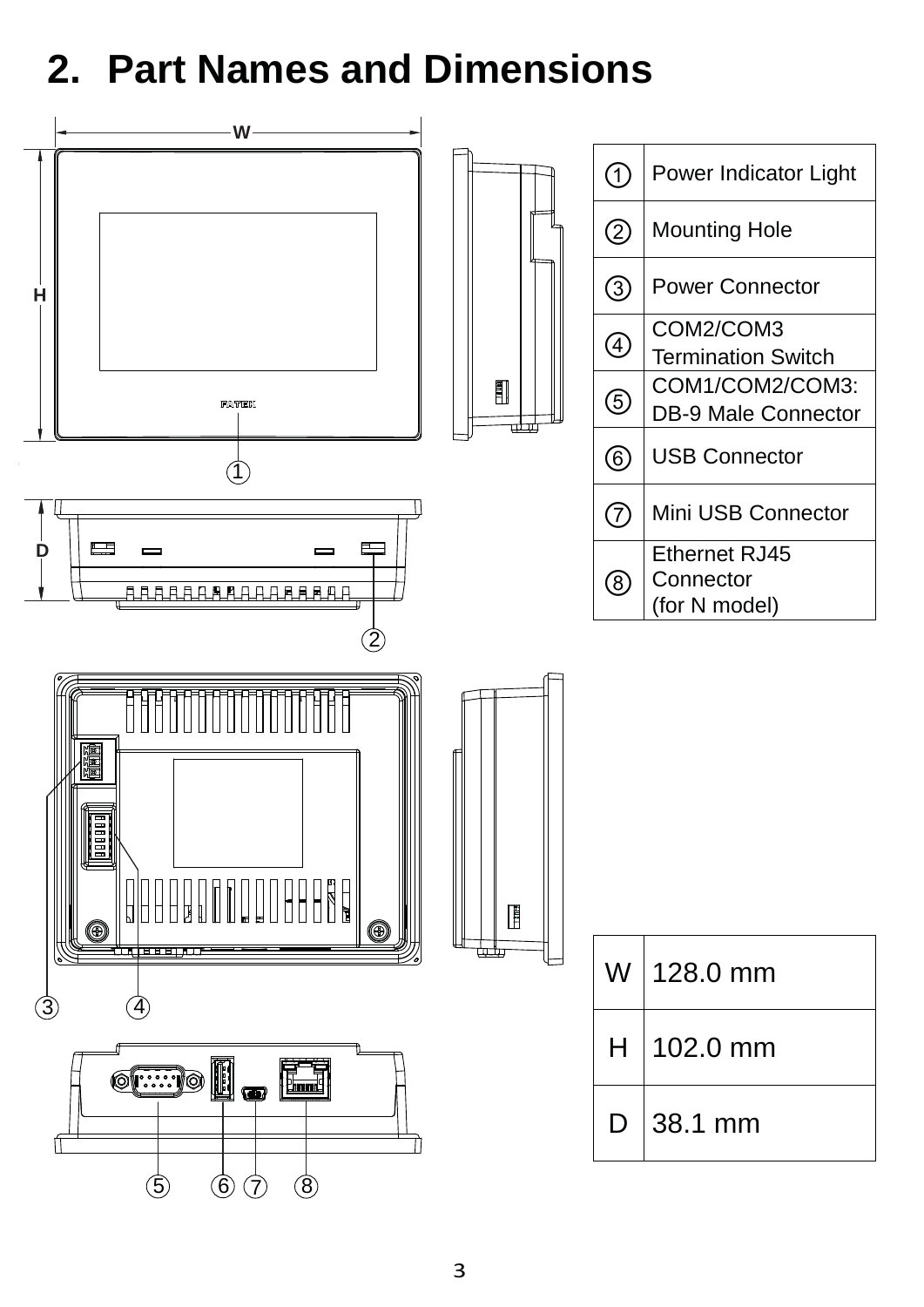# **3. Specifications**

|               | Model                           | P5043S                                                   | <b>P5043N</b> |  |
|---------------|---------------------------------|----------------------------------------------------------|---------------|--|
|               | Type of item tested             | Control                                                  |               |  |
|               | <b>Product Description</b>      | <b>Operator Panel</b>                                    |               |  |
|               | Connections to mains            | Permanent                                                |               |  |
|               | supply                          |                                                          |               |  |
|               | Overvoltage category            |                                                          | Ш             |  |
|               | Pollution degree                | $\overline{2}$                                           |               |  |
|               | <b>Means of Protection</b>      | Class III                                                |               |  |
|               | <b>Environmental conditions</b> | Operating Temp. 0~50°C                                   |               |  |
| UL 61010-1    |                                 | Storage Temp. - 20 ~ 60°C                                |               |  |
| Technical     | For use in wet locations        | No                                                       |               |  |
| Consideration | <b>Equipment mobility</b>       | <b>Built in</b>                                          |               |  |
|               | Operating conditions            | Continuous                                               |               |  |
|               | Overall size                    | 128.0 x 102.0 x 38.1 (mm)                                |               |  |
|               | Weight                          | 215(g)                                                   | 235(g)        |  |
|               | Marked degree of                | Front panel: IP65 / Rear Case: IP20 to IEC 60529         |               |  |
|               | protection                      | Type 1 to UL 50E                                         |               |  |
|               | Equipment classification        | Industrial, Professional, Commercial                     |               |  |
|               | Equipment class                 | Class III                                                |               |  |
|               | Equipment type                  | Permanently connected, Fixed                             |               |  |
|               |                                 | Connector: D-Sub 9-Pin                                   |               |  |
|               | Serial 1                        | COM1: RS-232 (TXD, RXD)                                  |               |  |
|               |                                 | COM2: RS-422/485                                         |               |  |
|               |                                 | COM3: RS-485                                             |               |  |
|               | Serial 2                        |                                                          |               |  |
|               | LAN                             |                                                          | 10M/100M      |  |
| I/O Port      | <b>USB</b>                      | USB2.0 Type-A (Host)x1                                   |               |  |
|               |                                 | USB2.0 Type mini-B (Device)x1                            |               |  |
|               | Micro SD                        |                                                          |               |  |
|               | Audio                           |                                                          |               |  |
|               | <b>PLC Extension</b>            |                                                          |               |  |
|               | Termination                     | Yes (For RS-422/485)                                     |               |  |
|               | Switch                          |                                                          |               |  |
|               | Power Input                     | 24VDC+20%                                                |               |  |
| Power         | Consumption                     | 350mA@24VDC                                              |               |  |
|               | Insulation                      | 50MΩ at 500VDC                                           |               |  |
|               | <b>Relative Humidity</b>        | 10%~90%@ 40°C (non-condensing)                           |               |  |
|               | <b>Withstand Voltage</b>        | AC500V/20mA/1 Min. (between charger & FG terminals)      |               |  |
| Environment   | Vibration                       | 5 to 9Hz Half-amplitude: 3.5mm                           |               |  |
|               |                                 | 9 to 150 Hz Constant acceleration: 19.6m/s2 (2G)         |               |  |
|               |                                 | 3 directions of X, Y, Z: 10times (IEC61131-2 complaints) |               |  |
|               | Noise Suppression               | 1000Vp-p, width 1us, rising time 1ns                     |               |  |
|               | <b>Grounding Resistance</b>     | Below 100Ω                                               |               |  |
| Dimension     | Cut-out                         | 118.5 x 92.5 (mm)                                        |               |  |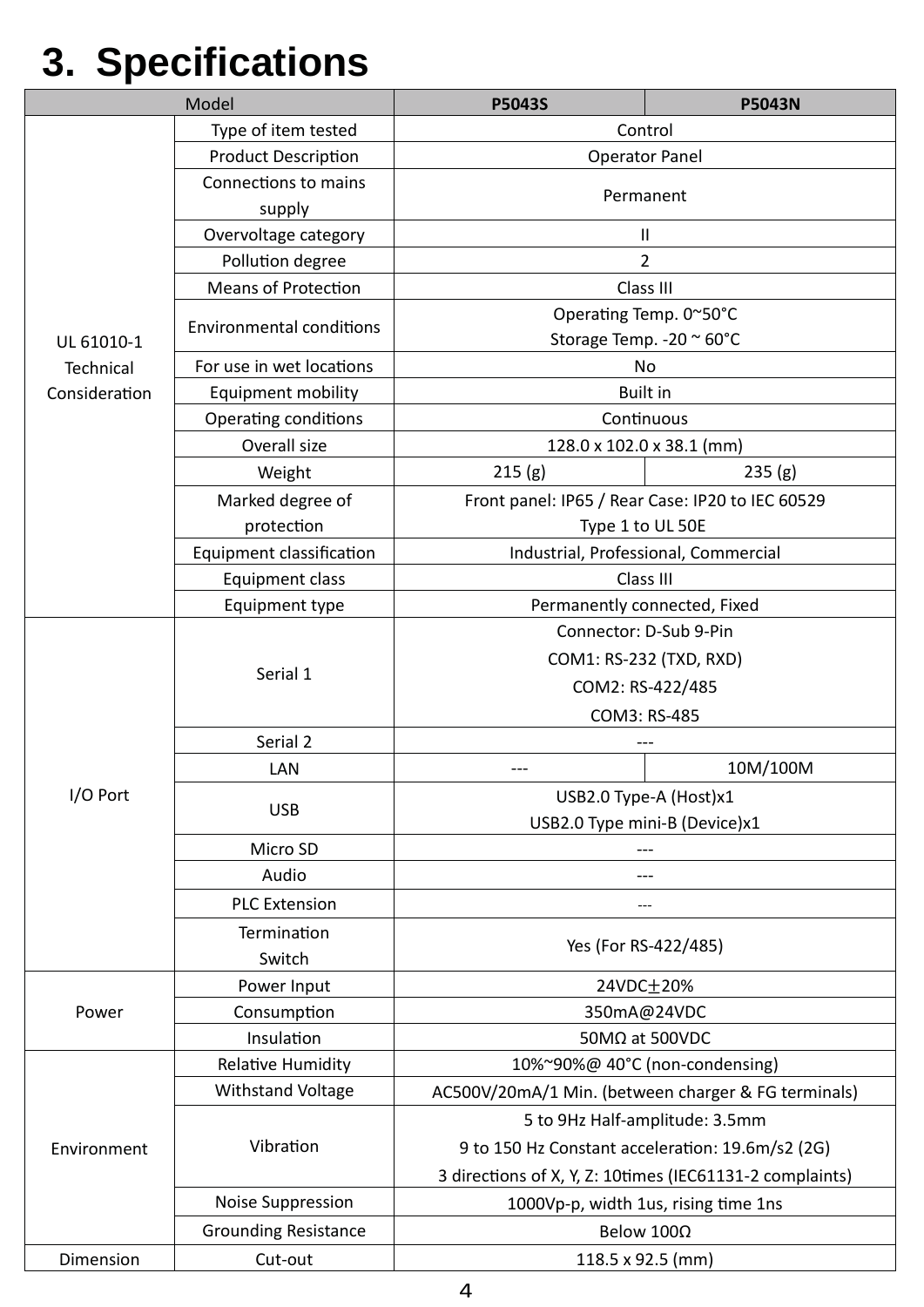# **4. Unpacking the Unit**





A4 Double-sided Installation Guide x1



FATEK HMI x1 Hook and Screw x4



Power Connector x1

## **5. Installation Procedures**





- Push the HMI into the cutout until the waterproof ring contacts the plate.
- Insert a hook into each mounting hole on the HMI, and then tighten the screws evenly with a moderate torque.
- Failure to tighten the screws may cause the HMI to fall, malfunction or short-circuit. Excessive tightening may cause deformation. The necessary torque is about 0.16N·m.

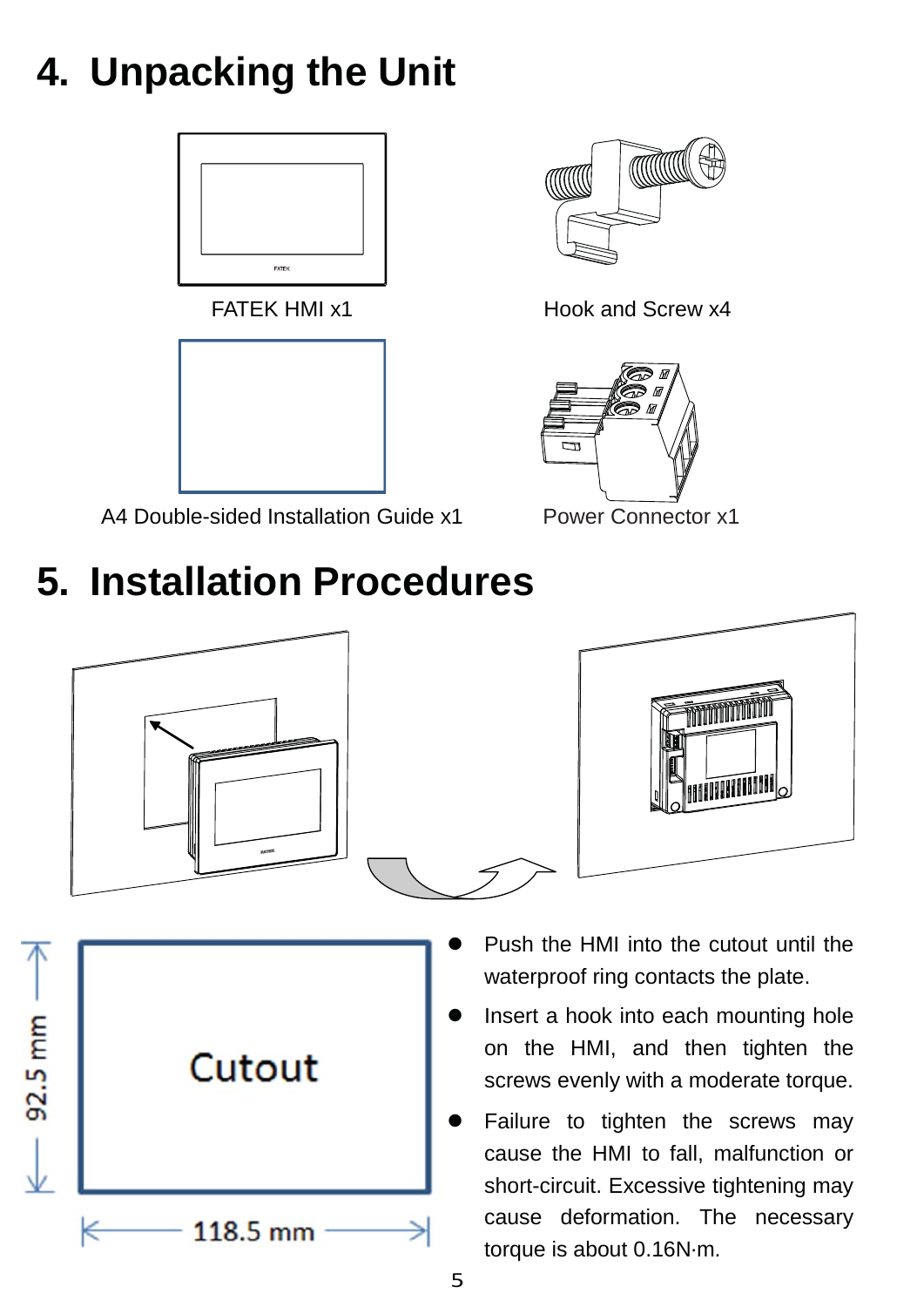## **6. Power Connection**



- Be sure to connect the ground FG terminal to a class-3 ground (Ground resistance should not exceed 100Ω). Try to make the ground wire as short as possible.
- Use  $28 12$  AWG (0.5 1.5 mm<sup>2</sup>) wire for the power connections.

## **7. Termination Switch**

● P5043S/N HMI has a built-in termination resistor switch. To enable or disable the termination resistor please follow the configuration shown in the table below. The termination switch is for COM2 [RS-422 / RS-485] and COM3 [RS-485].

|  | <b>Configuration of Termination Resistor Switch.</b> |  |  |  |
|--|------------------------------------------------------|--|--|--|
|--|------------------------------------------------------|--|--|--|

| <b>Termination Resistor</b> |                      |                |                      |                |               |                |
|-----------------------------|----------------------|----------------|----------------------|----------------|---------------|----------------|
| No.                         | <b>COM2 [RS-422]</b> |                | <b>COM2 [RS-485]</b> |                | COM3 [RS-485] |                |
|                             | Enable               | <b>Disable</b> | Enable               | <b>Disable</b> | Enable        | <b>Disable</b> |
|                             | <b>ON</b>            | <b>OFF</b>     | <b>OFF</b>           | <b>OFF</b>     | <b>OFF</b>    | <b>OFF</b>     |
| 2                           | <b>ON</b>            | <b>OFF</b>     | <b>OFF</b>           | <b>OFF</b>     | <b>OFF</b>    | <b>OFF</b>     |
| 3                           | <b>ON</b>            | <b>OFF</b>     | <b>ON</b>            | <b>OFF</b>     | <b>OFF</b>    | <b>OFF</b>     |
| 4                           | <b>ON</b>            | <b>OFF</b>     | <b>ON</b>            | <b>OFF</b>     | <b>OFF</b>    | <b>OFF</b>     |
| 5                           | <b>OFF</b>           | <b>OFF</b>     | <b>OFF</b>           | <b>OFF</b>     | <b>ON</b>     | <b>OFF</b>     |
| 6                           | <b>OFF</b>           | <b>OFF</b>     | <b>OFF</b>           | <b>OFF</b>     | <b>ON</b>     | <b>OFF</b>     |